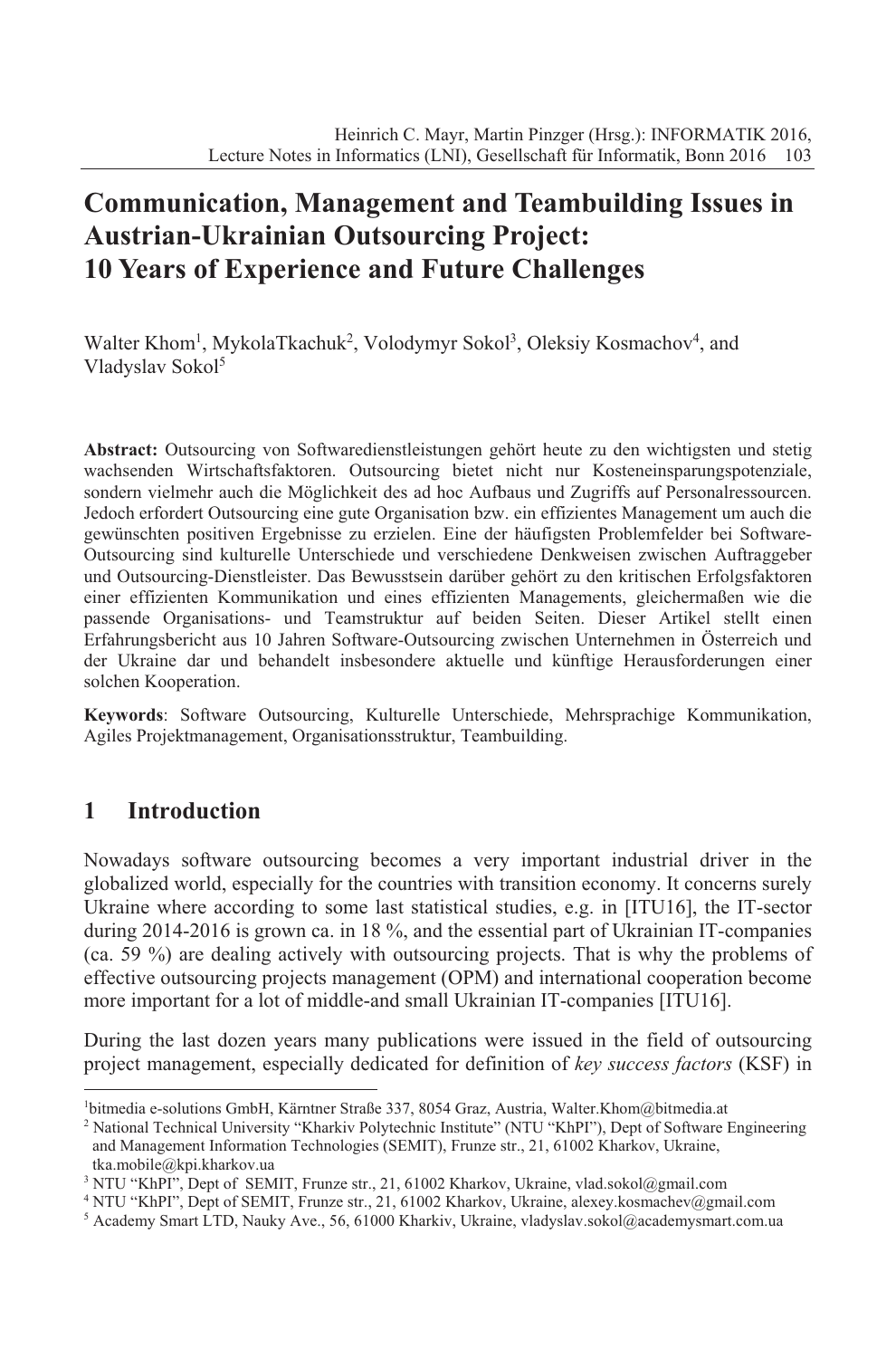this domain. E.g., the comprehensive review of IEEE sources given in [KK13] lists the following KSF: *Contract Flexibility, Trustworthy Relationship Management, Corporative Knowledge Sharing*, *Conflict Reconciliation Mechanism* and some others. One of such critical important KSF within the whole OPM-framework is the necessity to deal with cultural differences and mindsets between customer and outsourcing ITcompany. This issue is also discussed intensively in a lot of publications (see e.g. in [THT04], [Ba09], [HHM10]), and one of the recognized expert in this area G. Hofstede [HHM10] defines the following four main dimensions to distingue specific national cultures, namely: *Power Distance, Uncertainty Avoidance, Individualism vs. Collectivism, Masculinity vs. Femininity*, *Long Term vs. Short Term Orientation, and Indulgence vs. Restrain.*

The objectives of this paper is to report our lessons learned from 10 years of experience in the real-life software outsourcing project between Austrian and Ukrainian ITcompanies, and to figure out some future challenges to be met in this cooperation. The rest of this paper is organized in the following way: Section 2 describes our project background, its main features and technological evolution. In Section 3 we present our multi-language agile project management framework, and in Section 4 the competencycentered and university-joined approach to teambuilding in our cooperation is briefly outlined. Section 5 concludes the paper with a short summary and provides an outlook on the next steps to be done in order to improve the presented OPM-framework.

## **2 Our Project Background, its Main Features and Technological Evolution**

The SITOS e-Learning platform project has history from year 2000. This is a learning management system that supports modern e-learning and communication methodologies. SITOS e-Learning platform proposes web platform with responsive design for all conventional devices and allows on-site installation [Si16]. The main goal of the project was to develop a flexible software that may be operable in different environment, easily customizable, with intuitive user interface and low costs of maintenance. Starting from 2006 the SITOS development and maintenance activities are carried out mainly as the outsourcing project by the developer team located in Kharkiv, Ukraine.

In order to rapid react on customer needs, and to provide easy and low project implementation costs the well-proved PHP technology was chosen. The application software is developed to allow flexible system configuration according to the customer requirements. It includes:

- maintain base core functionality of learning management system and collaboration features;
- provide API for software extension;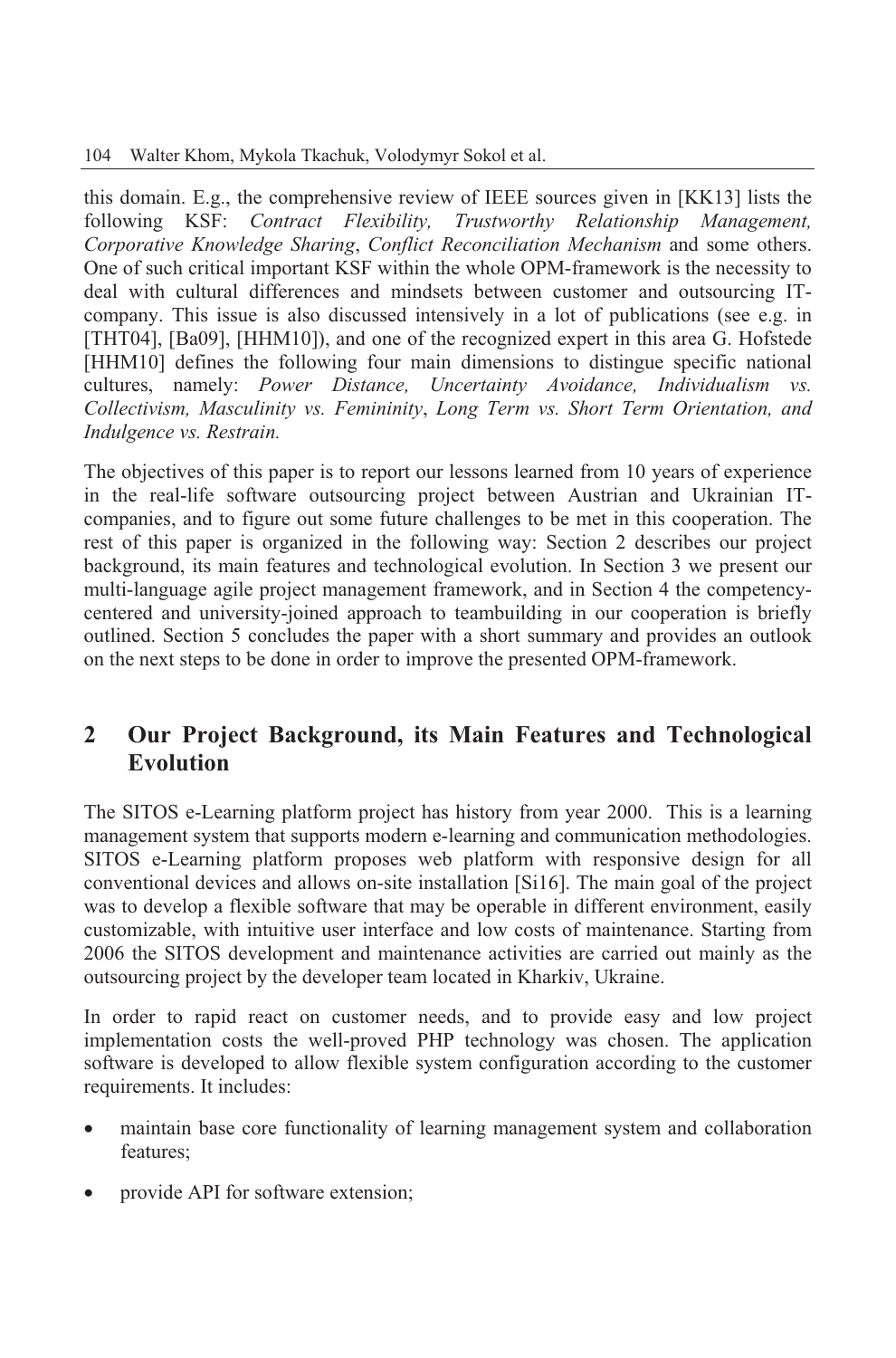- design tools for customization of web UI design;
- support multiple versions and configurations according to customer requirements;
- role-based access control to system information resources.

The structural change in software leads to evolution of used system architecture (see Table 1.). It includes development of single sign-on interfaces to access corporative data resources, and Web-services to provide API for peer-to-peer integration with other software e. g. WBTplus Authoring Tool[WB16]. All added features are marked with "+" sign.

| System architecture $\&$<br>technologies used / Years | 2006-2007 | 2008-2010 | 2011-2016 |
|-------------------------------------------------------|-----------|-----------|-----------|
| 2 – tier client server & PHP                          |           |           |           |
| $3$ – tier client server & PHP                        |           |           |           |
| SOA (Web services)                                    |           |           |           |

Tab. 1: SITOS-project evolution (architecture & technology used)

It is well known that long lasting software development leads to degradation of software structure that gives problems for maintaining current system configurations and for future extension of the software. Therefore, the approach to software refactoring was proposed, which now is performed with respect to such methods:

- usage of modern general purpose PHP framework[Yi16];
- separation of business logic from data presentation functionality;
- apply of modern UX components and design tools;
- support of development process by providing of electronic tools to document new system features and elaborated software solutions.

This refactoring framework allows quick implementation of requirements changes and integration of software with different systems infrastructures. However, it would be interesting to extend software by making supporting of Experience API [Ex16a]. This standard implies to make Learning Record Storage to save the learning progress of different activities and sharing information of personal learning results.

That gives chance to build social networks based on current software functional capabilities. The main concept of such network is described in [Ex16b]. This kind of network represents semantic web that allows sharing and structuring learning content, personal learning profiles and build learning programs according to individual goals and recommendation and experience of passed courses. This requires shifting in future to multi-tier RESTful Web Services architecture [RR07].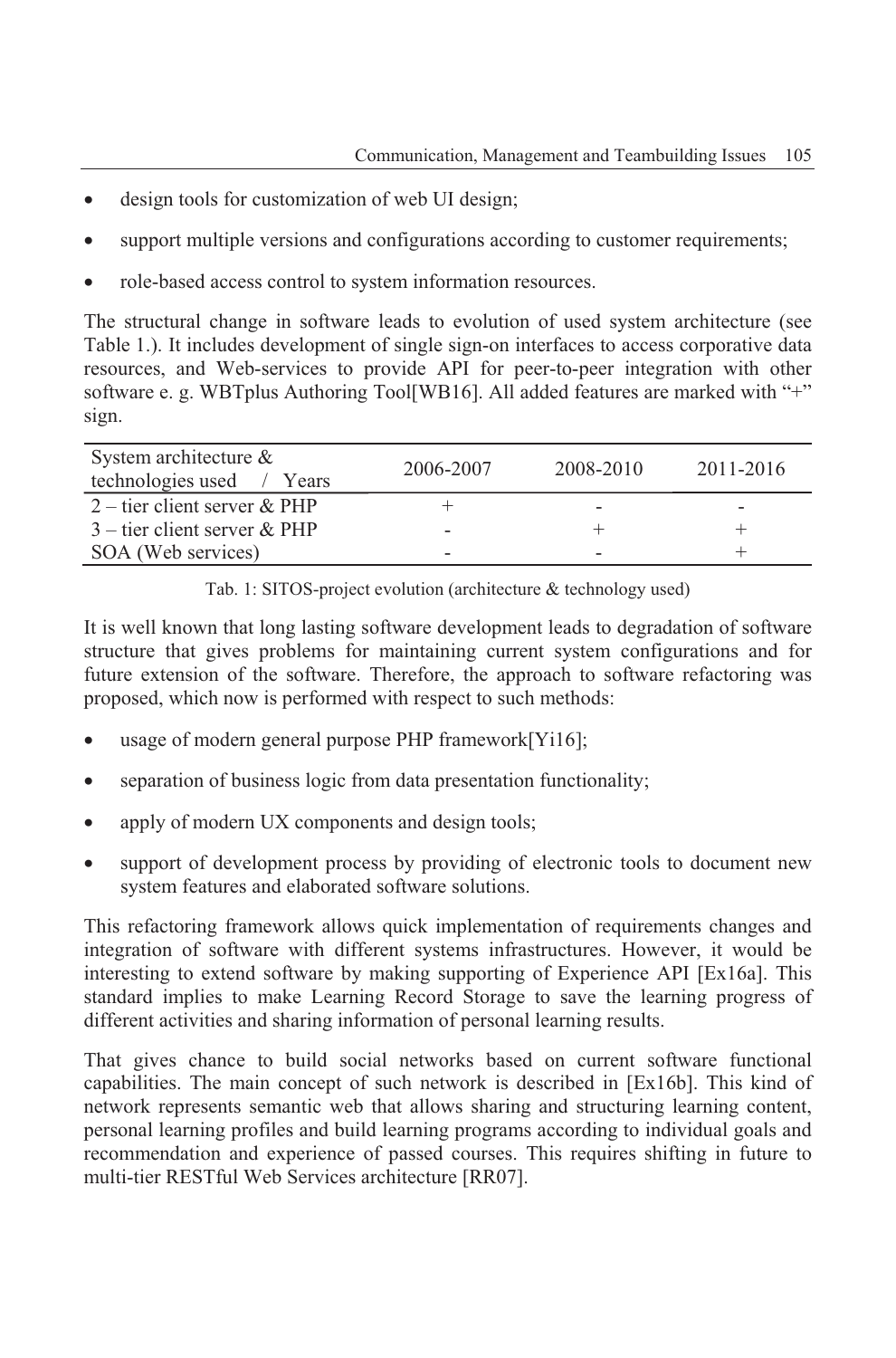## **3 Multi-language Agile Project Management Framework**

An efficient communication is one of the main KSF for any project, and, of course, it becomes one of the critical important KSF in our OPM framework. Especially, that is true for modern software projects with agile development methodology, e.g. in Scrumbased teams, where the customers and developers are supposed to communicate each other immediately and intensively in all project phases and iterations. During our cooperation, we have gone through three main stages:

a. Development on Ukrainian side, all other activities are on Austrian side. Such approach allowed us to make a fast start, however link between those two entities were weak and therefore performance was not sufficient. Typical customer requirements document was in German, so translation chain looked like German  $\leftrightarrow$  English  $\leftrightarrow$ Russian (although our company resides in Ukraine, the major speaking language is Russian), what brings additional "lost in translation" effect. While technical issues usually can be translated with not too much distortion, this aspect is very critical with respect to cultural differences of user interfaces etc.

b. As above with addition of some intermediate project manager on Ukrainian side with German language skills and QA- engineer on Austrian side with Russian language skills. It allowed to reduce translation efforts and to improve communication; however, the Ukrainian project manager was far away from Austrian customers and therefore cannot communicate effectively with them directly. That means there was need to have project management on both sides, which brings additional overhead. There are still some communication issues and for small bug reports it took too much time for communicate than there was actual effort to fix.

c. Rollback to the first structure with addition of QA and Team Lead/PM on the Austrian side, with both Russian and German language skills. This structure fits the best, since there is clear understanding of what to do on both sides, small issues can be handled immediately without sending them to Ukrainian team.

It is to mention that during whole time of SITOS outsourcing development the special attention was paid to the improvement of language skills in the Ukrainian developer team. In the Table 2 the average data related to this issue are shown.

| Foreign language skills in Ukrainian<br>team / Years | 2006-2009    | 2010-2013    | 2014-2016    |
|------------------------------------------------------|--------------|--------------|--------------|
| English                                              | Intermediate | Intermediate | Advanced     |
| German                                               | Beginner     | Beginner     | Intermediate |

Tab. 2: Average data about foreign language skills in Ukrainian project team

The Austrian-Ukrainian cooperation was faced with several issues that ranged from of understanding foreign languages till more sophisticated cultured-specific and mindsets differences which are briefly discussed in the next Section 4,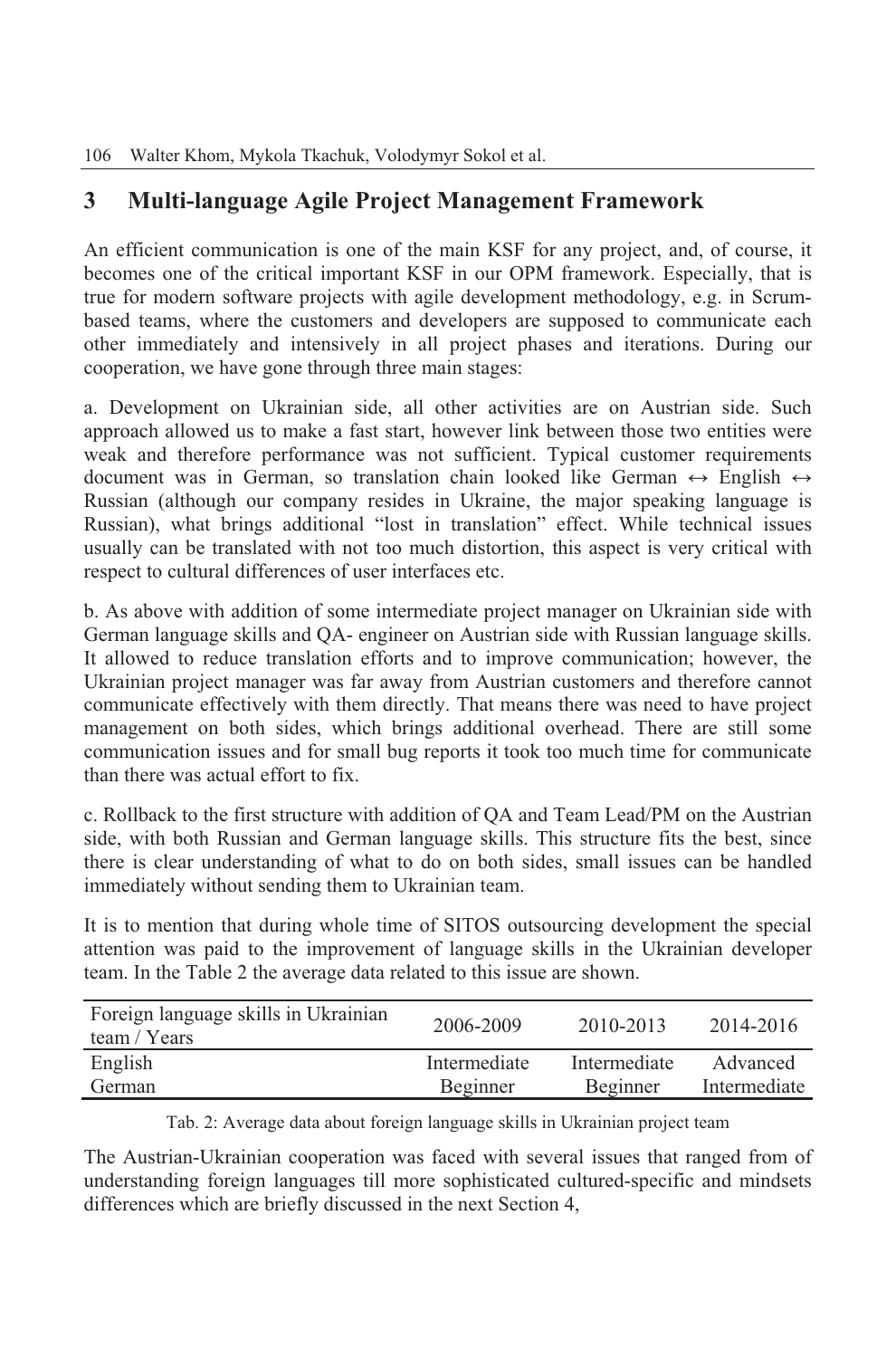## **4 Competency-centered and University-joined Approach to Teambuilding**

In order to understand some culture-specific and mindsets differences in our cooperation project it is reasonable to consider the appropriate indicators based on Hofstede's culture model dimensions [HHM10] for both project teams, which are presented in the Table 3.

| Country (Team) /          | Power    |               |           | Individualism vs. Uncertainty Masculinity (M) |
|---------------------------|----------|---------------|-----------|-----------------------------------------------|
| <b>Culture Dimensions</b> | Distance | Collectivism  | Avoidance | vs. Femininity (F)                            |
| Austria                   | small    | individualism | weak      | more M                                        |
| Ukraine                   | large    | collectivism  | strong    | more F                                        |

Tab. 3: Main cultural differences between Austrian and Ukrainian teams

It is to mention that another 2 dimensions [HHM10]: *Long Term vs. Short Term Orientation, and Indulgence vs. Restrain* are not presented in this table because they are not so valuable for our analysis taken into account specific features of our research domain: long-term outsourcing software development in small-size team [Si16].

The core of Ukrainian development team was formed initially from postgraduate students on SEMIT Department at the NTU "KhPI" (www.kpi.kharkov.ua), who already had been trained in the universities in Austria, particularly in Alpen-Adria University of Klagenfurt (http://www.aau.at) and Carinthia University of Applied Science in Villach (http://www.fh-kaernten.at). At the first projects phase the selection of new employees were mostly performed among Ukrainian university students, with obligatory basic knowledge of English and German languages. A special attention was paid to their professional IT - skills, as well as such individual features like communication skills, ability to work under pressure and with deadlines. The importance of development team members in sense of their responsibility and self-confidence (w.r.t. some cultural "gaps" shown in Table 3) can be illustrated with the following example:

There was a problem with one of the staff member (call him B.), because he became inattentive, and was not well enough to perform current project tasks. He repeatedly was criticized, but it did not produce results, and it had even been decided to assign to B. a special supervisor for additional control. Obviously, this way would lead to unnecessary project costs and time missing. Then one of team-managers offered the alternative solution: instead of doing more control and more observations for B., the responsibility to manage a new junior in the project was assigned to him, i.e. the developer B. himself became a supervisor. After some time, he started to perform his duties more carefully, and he not only begun himself to work with better quality, but also he helped new junior more quickly to understand the project tasks, solutions etc.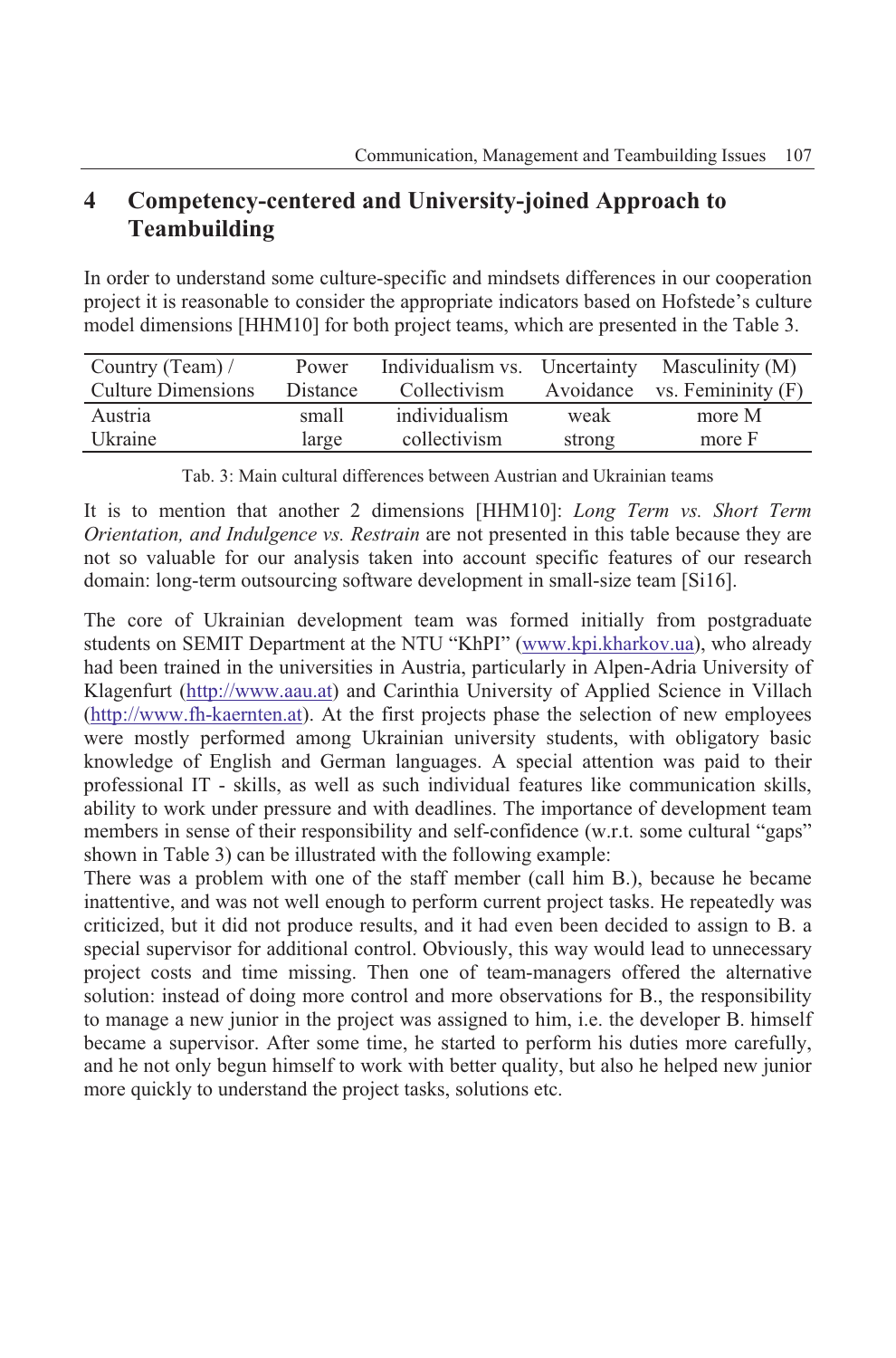The approach to teambuilding mentioned above allowed us to improve consequentially the quality of our developer team (see Table 4).

| Staff Position $(\%)$ / Years | 2006-2009 | 2010-2013 | 2014-2016 |
|-------------------------------|-----------|-----------|-----------|
| Junior                        | 60%       | 50%       | $30\%$    |
| Middle                        | 25%       | 15%       | 40%       |
| Senior                        | 15%       | 35%       | $30\%$    |

Tab. 4: Qualification changes in Ukrainian project team

#### **5 Conclusions and Future Challenges**

The elaborated approaches to teambuilding and project management as well as the evolution of software tools provided an opportunity for successful product development for the past ten years of cooperation between our Austrian and Ukrainian IT-companies. The actual state of communication framework and project development gives us a chance to improve the current product in architectural perspective to move to multi-tier distributed application in order to gain a new quality of software solutions and business issues.

Finalizing our applied research, we can conclude that real understanding and accounting of Hofstede's statements, presented in our case with concrete values in Table 3, help us to provide more efficient and comfortable operation in our multi-language agile project management framework. In future in order to improve our team structure and communication it would be interesting to implement a virtual team structure [Ch10] that allows to attract most perspective specialists to development by proposing a high flexible working schedule.

### **References**

- [ITU16] IT Ukraine: IT-Services and Software R&D in Europe's Rising Tech Nation, Version 1.11,http://www.uadn.net/files/ua\_hightech.pdf, State: April 2016.
- [KK13] Khan, A.W.; Khan, S.U.: Critical Success Factors for Offshore Software Outsourcing Contract Management FromVendors' Perspective: An Exploratory Study Using Systematic Literature Review, IET Softw., Vol. 7, Iss. 6, pp. 327–338, 2013.
- [THT04] Trompenaars, F.; Hampden-Turner, C.: Managing People Across Cultures. Capstone Publishing Ltd., 2004.
- [Ba09] Beardsell, J.: Managing culture as critical success factor in outsourcing, SMC Working Paper Series, Iss. 09/2009.
- [HHM10] Hofstede, G.; Hofstede, G. J.;Minkov, M.: Cultures and Organizations: Software of the Mind (Rev. 3rd ed.). New York: McGraw-Hill, 2010.
- [Si16] SITOS Lernmanagementsysteme,http://www.bitmedia.at/produkte/produktefirmen/e-